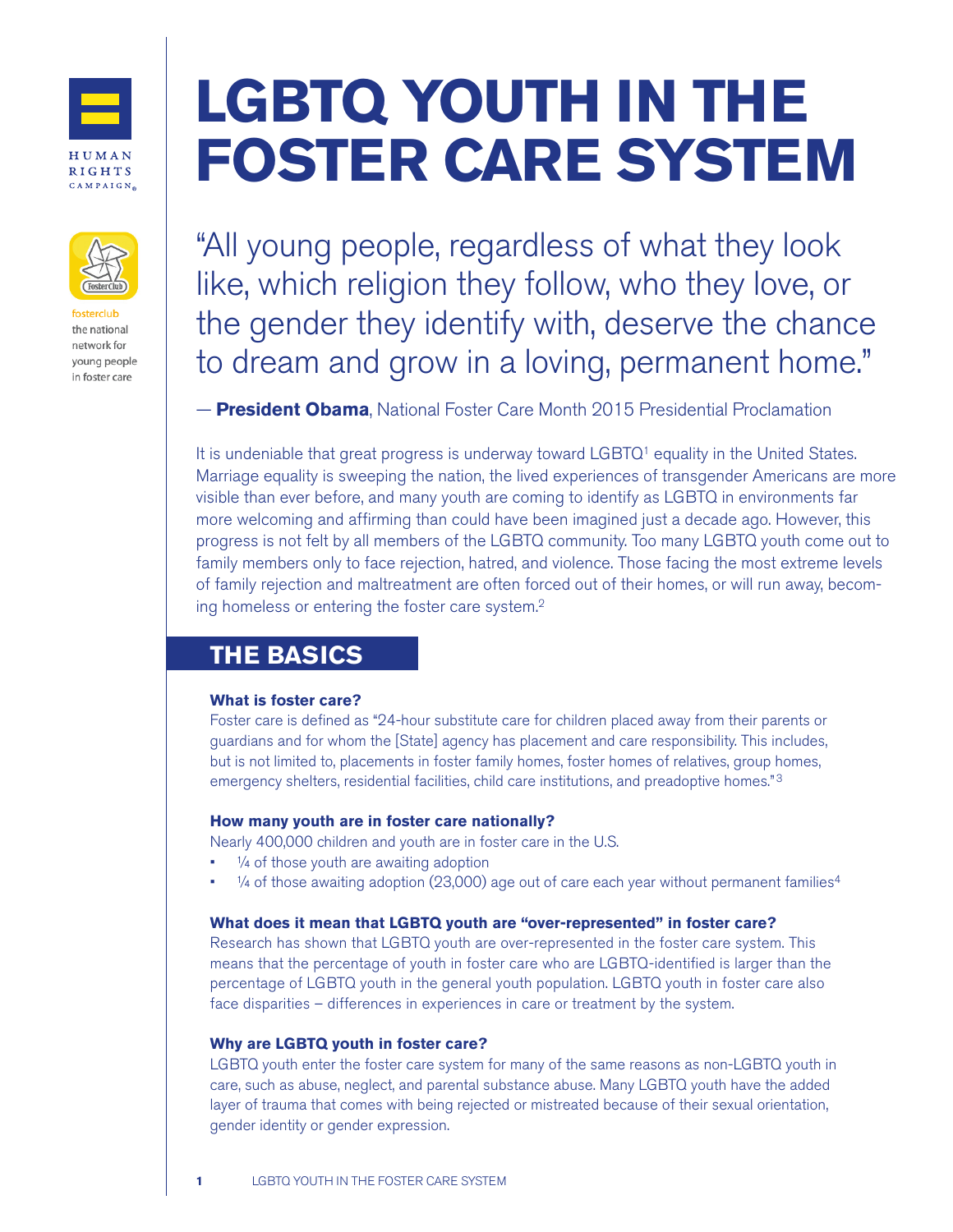

HUMAN **RIGHTS**  $CAMPAIGN_{\otimes}$ 



the national network for young people in foster care

## **LGBTQ YOUTH ARE OVER-REPRESENTED IN FOSTER CARE.**

Nearly 400,000 children and youth are in foster care in the United States. These youth have been removed from their homes due to abuse or neglect. Data on the sexual orientation and gender identity of foster youth is limited since there is no clear mandate to track this information alongside other required data collection on demographics such as age, sex, and race/ethnicity. (See recommendations for policymakers to change this in "Call to Action" section.) The research that is available, however, has consistently shown that **LGBTQ youth are over-represented among the foster care population**. Many LGBTQ youth enter foster care after experiencing family rejection because of their gender identity, gender expression or sexual orientation.

A recent study in Los Angeles conducted by the Williams Institute found that nearly 1 out of 5 (19.1%) LA-based foster youth are LGBTQ and the percentage of youth in foster care who are LGBTQ is between 1.5 and 2 times that of youth living outside of foster care. More specifically, the research found that there are 13.6% LG-BQ-identified youth in foster care compared to 7.2% in the general youth population, and 5.6% transgender youth in foster care compared to 2.25% in the general youth population.5

"I was told that foster families didn't want a gay kid in their home, so I grew up in group homes and residential centers where I was abused sexually, physically and emotionally."

**– Kristopher Sharp,** eight years in foster care

Other studies in the past have revealed **several disparities in the experiences of LGBTQ**

**youth in foster care** compared to their non-

LGBTQ peers in foster care. These disparities included a higher average number of foster care placements and a higher likelihood of living in a group home setting.<sup>6</sup> For example, a 2002 study of 45 LGBTQ foster youth found the average number of placements for those youth to be 6.35.7 Compare this to the current average number of placements for a youth in foster care, which is around three.8 The 2014 study conducted in Los Angeles also found a higher total number of placements for LGBTQ youth (2.85 for LGBTQ youth compared to 2.43 for non-LGBTQ).9 These disparities are directly related to the non-affirming nature of foster placements for LGBTQ youth and the high level of bias and discrimination LGBTQ youth face.

## **LGBTQ YOUTH FACE BIAS AND DISCRIMINATION IN FOSTER CARE.**

The unacceptable reality is that LGBTQ youth – after facing trauma and maltreatment from their families or caregivers – too often enter a **foster care system that is ill-equipped to competently meet their needs and subjects them to further bias and discrimination.** The U.S. Department of Health and Human Services Administration on Children, Youth and Families has called on all of those who work with youth in foster care to do better, stressing "every child and youth who is unable to live with his or her parents is entitled to a safe, loving and affirming foster care placement, irrespective of the young person's sexual orientation, gender identity or gender expression."10

Many of these LGBTQ youth live at the intersection of multiple identities and thus experience multiple forms of discrimination including on the basis of race, class, disability, sexual orientation and gender identity. Experiences of bias and discrimination come from interactions with social workers and group home staff as well as policy and structural barriers preventing LGBTQ youth from receiving the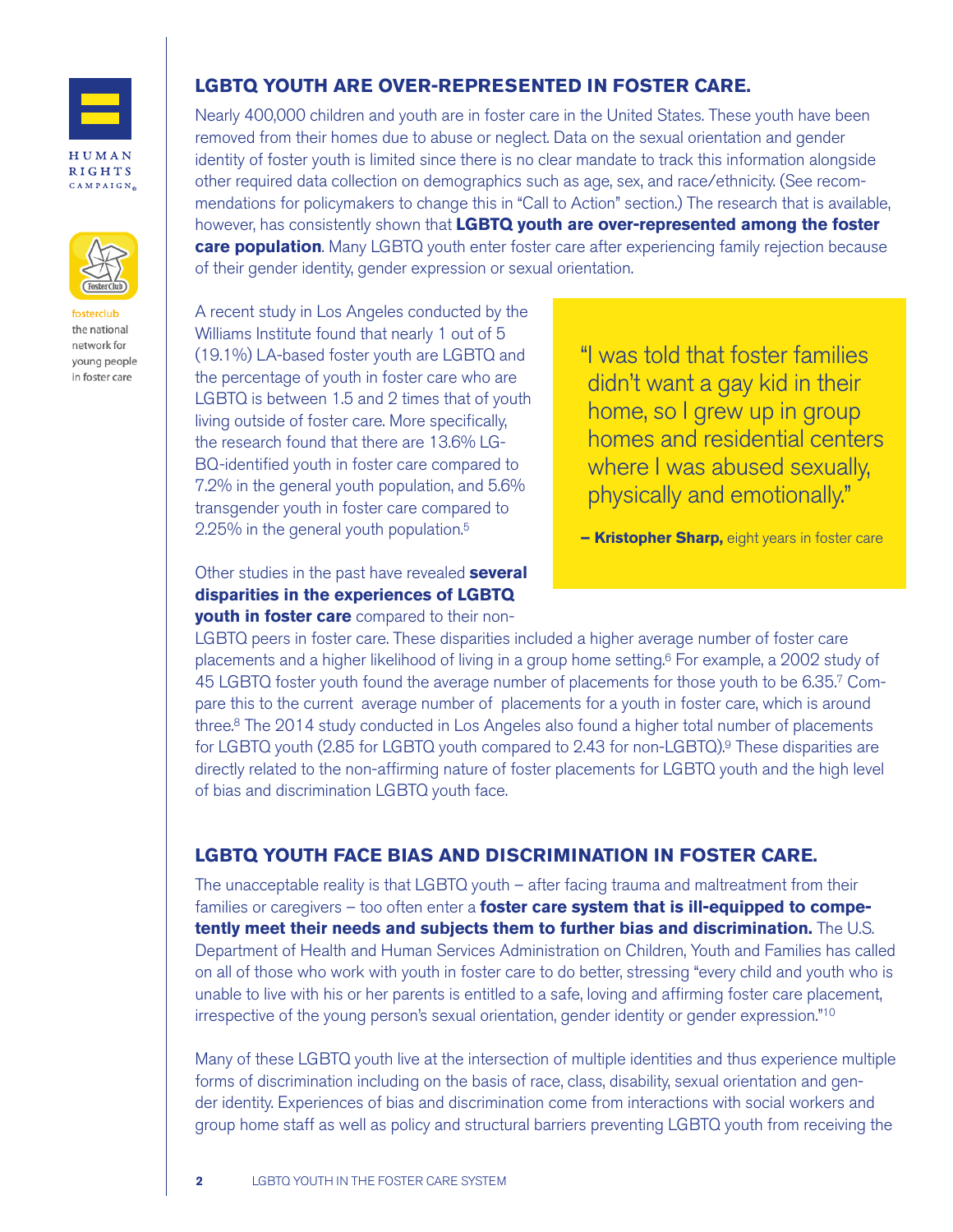

**HUMAN RIGHTS**  $CAMPAIGN_{\otimes}$ 



fosterclub the national network for young people in foster care

services they need. Research shows that LGBTQ youth are more than twice as likely as their non-LGBTQ peers to report being treated poorly by the foster care system.<sup>11</sup> A survey of LGBTQ youth in out-of-home care in New York City found:

- 78 percent of LGBTQ youth were removed or ran away from their foster placements as a result of hostility toward their sexual orientation or gender identity.
- 100 percent of LGBTQ youth in group homes reported verbal harassment.
- 70 percent of LGBTQ youth reported physical violence in group homes.<sup>12</sup>

These experiences of hostility within systems of care force many LGBTQ youth to make difficult decisions in order to meet their most basic needs, including engaging in "survival sex" or "couch surfing" that involves sexual exchange rather than subjecting themselves to abuse within foster care.13 These activities often lead to involvement with the juvenile justice system, a system in which LGBTQ youth are also over-represented and often face further abuse.14

# **LGBTQ YOUTH FACE A PATCHWORK LANDSCAPE OF LEGAL PROTECTIONS.**

Laws and policies protecting **LGBTQ youth in foster care from discrimination are a patchwork from state to state.** Only 13 states and the District of Columbia have explicit laws or policies in place to protect foster youth from discrimination based on both sexual orientation and gender identity. Seven additional states explicitly protect foster youth from discrimination on the basis of sexual orientation but not gender identity.<sup>15</sup>



#### **States with Foster Care Non-Discrimination Laws or Policies Inclusive of Sexual Orientation and Gender Identity**

- **1. California**
- **2. Colorado**
- **3. Connecticut 4. DC**
- **5. Iowa**
- **6. Maine**
- 
- **9. New York**

 **8. New Mexico**

- **10. Ohio**
- **11. Oregon**
- **12. Rhode Island**
- **13. Texas 14. Washington**
- **7. New Jersey**
- **States with Foster Care Non-Discrimination Laws or Policies Inclusive of Sexual Orientation Only**
- **1. Delaware**
- **2. Louisiana**
- **3. Maryland**
- **4. Missouri**
- **5. New Hampshire**
- **6. Virginia**
- **7. Wisconsin**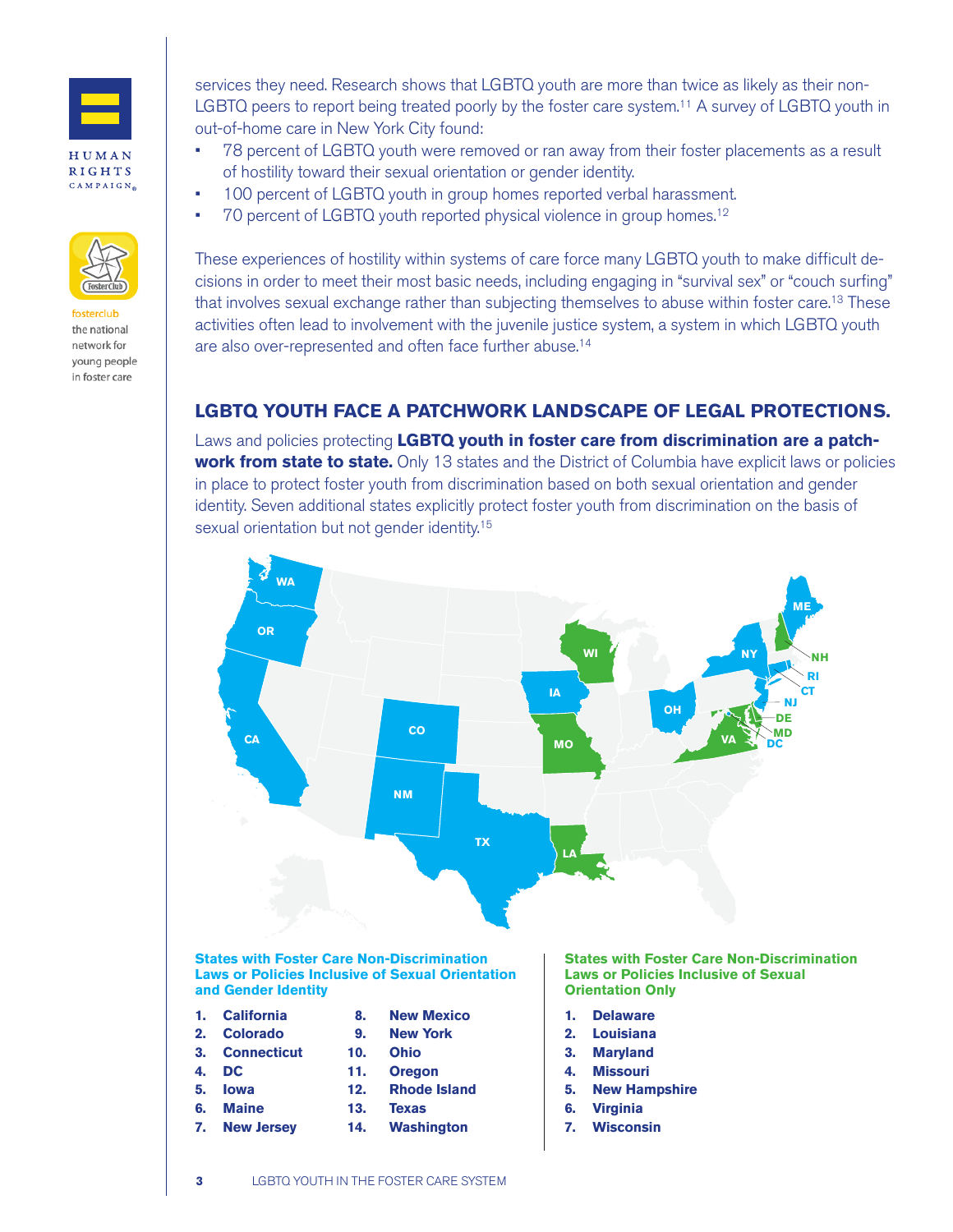

HUMAN **RIGHTS**  $CAMPAIGN_{\otimes}$ 



the national network for young people in foster care

## **LGBTQ YOUTH LACK AFFIRMING FOSTER PLACEMENTS.**

Even the most LGBTQ-inclusive agencies can struggle to find qualified foster parents who are ready and willing to welcome LGBTQ youth into their homes. **Child welfare agencies must actively assess the readiness of current foster parents to affirm LGBTQ youth and include LGBTQ issues in foster parent training.** Recognizing that LGBTQ adults are one potential group that could provide affirming foster homes for LGBTQ youth, agencies should engage LGBTQ adults who may be interested in becoming foster parents. In his Presidential Proclamation quoted at the beginning of this report, President Obama also stressed that when agencies work to find resource families, "it is important to ensure all qualified caregivers have the opportunity to serve as foster or adoptive parents, regardless of race, religion, sexual orientation, gender identity, or marital status." However, LGBTQ adults frequently face discrimination when interacting with foster care agencies. Only 14 states plus the District of Columbia provide explicit non-discrimination protections for LGBTQ adults who are willing to provide foster care homes (California, Colorado, Illinois, Iowa, Maryland, Massachusetts, New Hampshire, New Jersey, New Mexico, New York, Oregon, Rhode Island, Washington, and Wisconsin).16

### **A CALL TO ACTION**

Every one of us can do our part to improve the experiences of LGBTQ youth in America's foster care system. Below are a few suggested actions to take.

#### **POLICYMAKERS**

• Congress should protect LGBTQ youth from discrimination by passing legislation prohibiting discrimination based on sexual orientation and gender identity by recipients of federal funds, including foster care agencies receiving funding under title IV-E of the Social Security Act.

"LGBTQ parents who are qualified to foster provide LGBTQ youth with that safe, worry-free home. They understand what the youth is going through."

– **Ernesto**, LGBTQ foster youth from Texas

- The Administration for Children and Families (ACF) should issue separate guidance clarifying the obligations of state child welfare agencies that receive federal funds to adopt and implement policies prohibiting discrimination based on sexual orientation and gender identity.
- ACF should continue to offer federal financial participation under the title IV-E program for high quality LGBT cultural competency training and technical assistance.
- ACF and state agencies should assess local and state programs as potential models such as those in California, New York, Massachusetts, and Pennsylvania that have implemented LGBTQ nondiscrimination policies, adopted data collection on sexual orientation and gender identity, and mandated associated training or are in the process of doing so.
- Policymakers at the local and state level should protect LGBTQ youth and adults from discrimination in the foster care system by passing non-discrimination laws or policies that include both sexual orientation and gender identity.
- Policymakers at the local and state level should pass legislation modeled after a District of Columbia law that ensures that all youth out-of-home service providers receive LGBT cultural competency training.
- Policymakers at the state and local level should develop and implement Foster Children's Bills of Rights, which explicitly prohibit discrimination based on sexual orientation, gender identity or expression. Policymakers and advocates should engage foster youth in this process.
- Policymakers should create youth-friendly mechanisms for reporting abuse at the state level.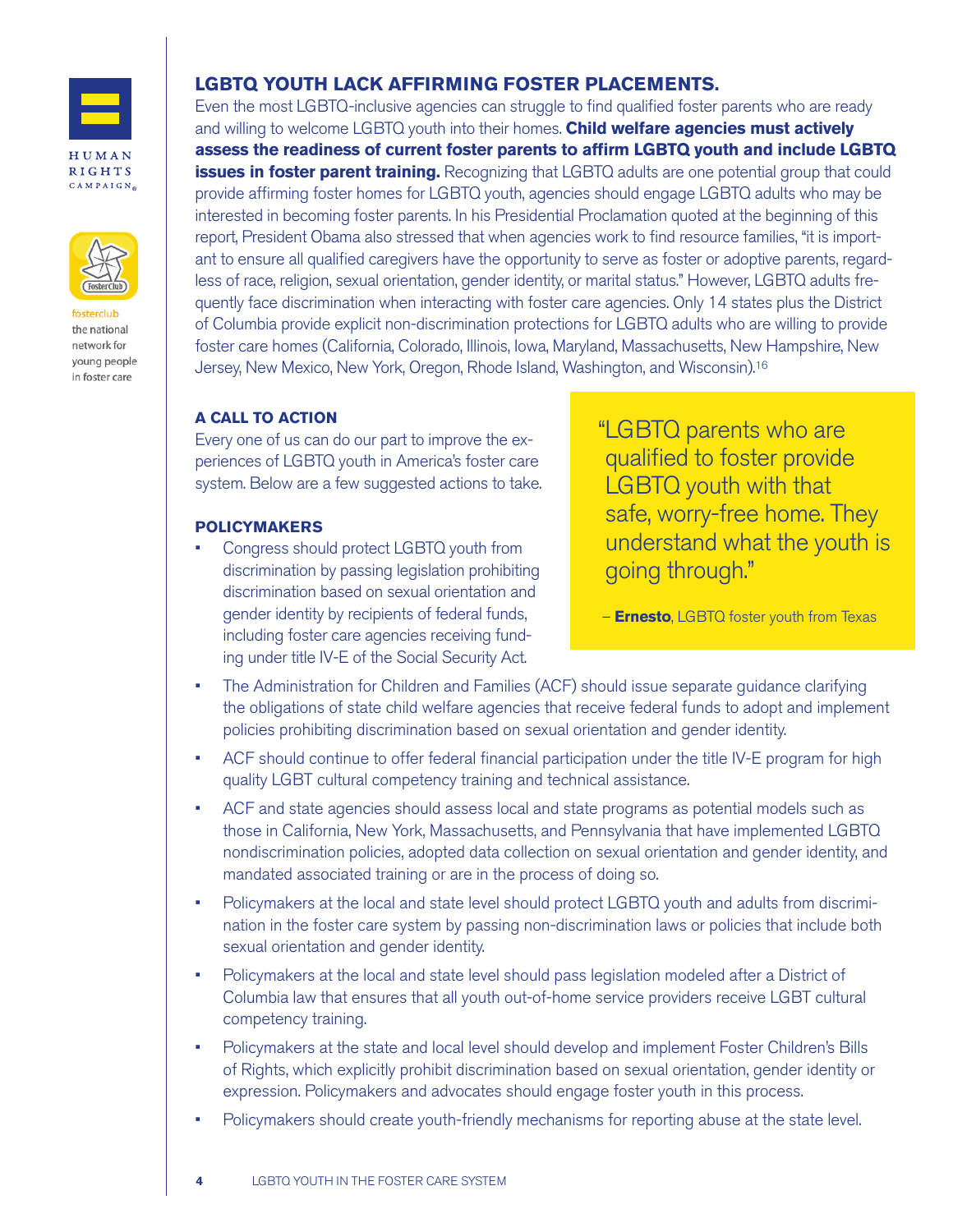

#### HUMAN **RIGHTS** CAMPAIGN $_{\tiny \odot}$



the national network for young people in foster care

#### **AGENCY ADMINISTRATORS**

- Include sexual orientation and gender identity in agency data collection systems and intake forms. See "Guidelines for Managing Information Related to the Sexual Orientation, Gender Identity and Expression of Children in Child Welfare Settings."
- Implement explicit agency non-discrimination policies inclusive of "sexual orientation, and gender identity and expression." Visit www.hrc.org/acaf for model policies and guidance.
- Conduct comprehensive LGBTQ cultural competency training for all staff that come in contact with youth and families in care. Visit www.hrc.org/acaf for an outline of the essential components to a comprehensive training.
- Take a systems-change approach to LGBTQ-inclusion by participating in HRC's All Children All Families (ACAF) project. ACAF staff and consultants provide training and guidance to agencies as they implement essential best practices for working with LGBTQ youth and adults.

#### **CHILD WELFARE PROFESSIONALS**

- Download HRC's "Caring for LGBTQ Children & Youth: A Guide for Child Welfare Providers"
- Learn from the stories of LGBTQ young people who have had experiences in foster care. Start with FosterClub's youth leaders.
- Educate yourself on the specific experiences and challenges faced by LGBTQ youth of color. For example, download the GSA Network's report on the disparate impact of harsh discipline policies, school push-out and the school-toprison pipeline on LGBTQ youth of color.

"It is incredibly challenging to face ignorance and disrespect, especially when you feel you have no one to vouch for you."

– **Julia from Florida**, FosterClub Member

- Take advantage of the nearly two decades of resource development related to serving LGBTQ youth in child welfare to educate yourself and your colleagues. HRC has many of these resources compiled for easy reference at www.hrc.org/acaf-resources.
- Work to increase levels of acceptance among family members and other supportive adults in the lives of LGBTQ youth. Download SAMHSA's "A Practitioner's Resource Guide: Helping Families to Support Their LGBT Children."

### **CURRENT FOSTER PARENTS**

- Educate yourself and your foster parent community about the experiences and needs of LGBTQ youth in care as well as the resources in your community available for LGBTQ youth. Read the Child Welfare Information Gateway's "Supporting Your LGBTQ Youth: A Guide for Foster Parents."
- Once you've learned more about LGBTQ issues and how to support LGBTQ youth, don't wait for a young person to come out to you before discussing LGBTQ issues. Remember that many youth will hesitate to come out for fear of rejection. Sending clear signals to youth that you are an affirming person will go a long way in easing their fears and making them feel comfortable to come out if and when they decide to do so.

### **OTHER CARING ADULTS**

• Learn more about LGBTQ youth and issues around sexual orientation, gender identity and gender expression.